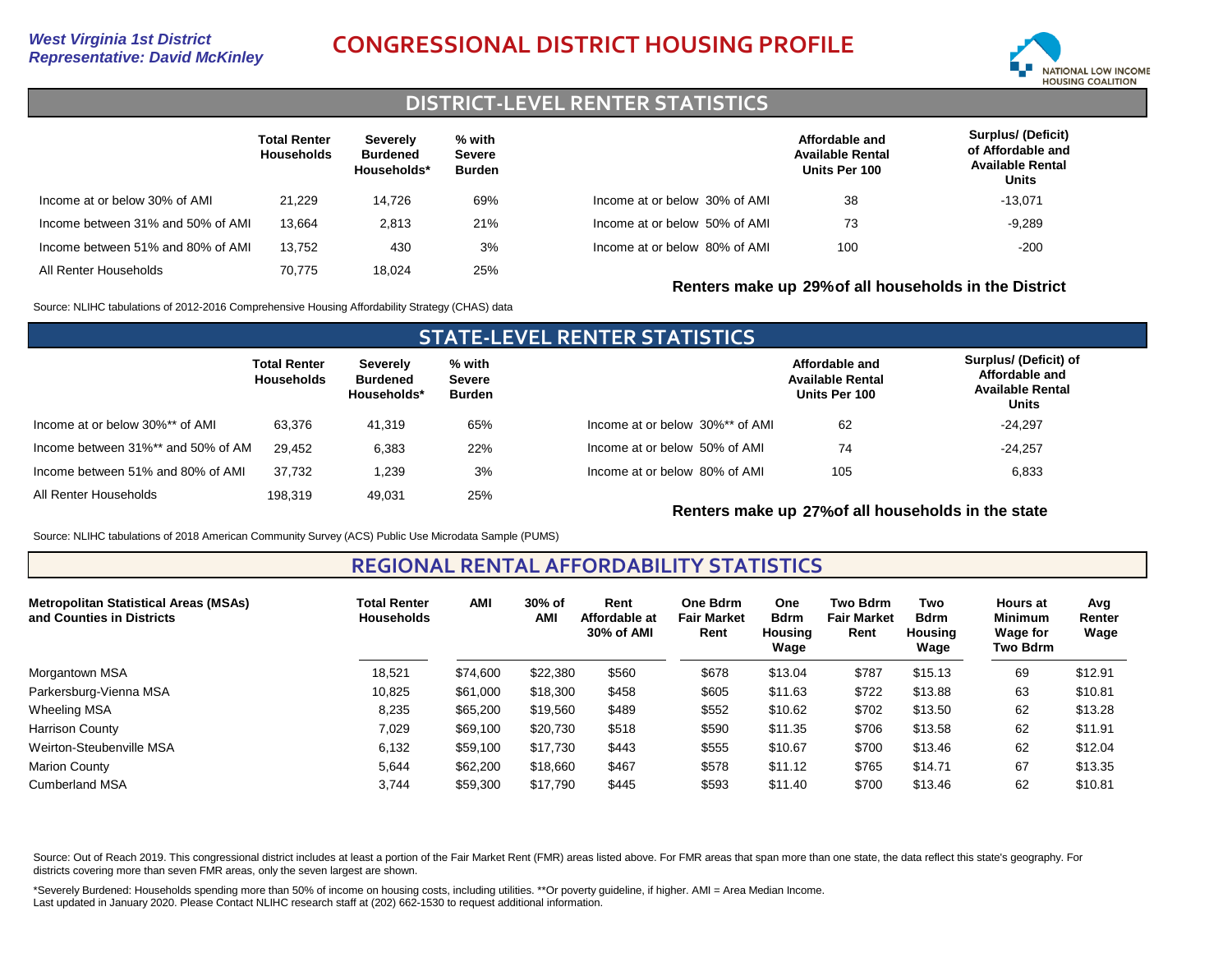# *Representative: Alex Mooney* **CONGRESSIONAL DISTRICT HOUSING PROFILE**



### **DISTRICT-LEVEL RENTER STATISTICS**

|                                   | <b>Total Renter</b><br><b>Households</b> | <b>Severely</b><br><b>Burdened</b><br>Households* | % with<br>Severe<br><b>Burden</b> |                               | Affordable and<br><b>Available Rental</b><br>Units Per 100 | <b>Surplus/ (Deficit)</b><br>of Affordable and<br><b>Available Rental</b><br>Units |
|-----------------------------------|------------------------------------------|---------------------------------------------------|-----------------------------------|-------------------------------|------------------------------------------------------------|------------------------------------------------------------------------------------|
| Income at or below 30% of AMI     | 16.929                                   | 10.323                                            | 61%                               | Income at or below 30% of AMI | 46                                                         | $-9,089$                                                                           |
| Income between 31% and 50% of AMI | 12.048                                   | 2.659                                             | 22%                               | Income at or below 50% of AMI | 73                                                         | $-7,941$                                                                           |
| Income between 51% and 80% of AMI | 13.829                                   | 234                                               | 2%                                | Income at or below 80% of AMI | 100                                                        | 117                                                                                |
| All Renter Households             | 67.230                                   | 13,231                                            | 20%                               |                               | Renters make up 27% of all households in the District      |                                                                                    |

Source: NLIHC tabulations of 2012-2016 Comprehensive Housing Affordability Strategy (CHAS) data

#### **STATE-LEVEL RENTER STATISTICS Total Renter Households Severely Burdened Households\* % with Severe Burden** Income at or below 30%\*\* of AMI Income between 31%\*\* and 50% of AMI All Renter Households 63,376 29,452 198,319 41,319 6,383 49,031 65% 22% 25% Income between 51% and 80% of AMI 37,732 1,239 3% Income at or below 30%\*\* of AMI Income at or below 50% of AMI Income at or below 80% of AMI **Affordable and Available Rental Units Per 100 Surplus/ (Deficit) of Affordable and Available Rental Units** 62 105 74 6,833 -24,257 -24,297

**Renters make up 27%of all households in the state**

Source: NLIHC tabulations of 2018 American Community Survey (ACS) Public Use Microdata Sample (PUMS)

#### **REGIONAL RENTAL AFFORDABILITY STATISTICS**

| <b>Metropolitan Statistical Areas (MSAs)</b><br>and Counties in Districts | <b>Total Renter</b><br><b>Households</b> | <b>AMI</b> | 30% of<br>AMI | Rent<br>Affordable at<br>30% of AMI | One Bdrm<br><b>Fair Market</b><br>Rent | One<br><b>Bdrm</b><br>Housing<br>Wage | Two Bdrm<br><b>Fair Market</b><br>Rent | Two<br><b>Bdrm</b><br>Housing<br>Wage | <b>Hours at</b><br><b>Minimum</b><br><b>Wage for</b><br>Two Bdrm | Avg<br>Renter<br>Wage |
|---------------------------------------------------------------------------|------------------------------------------|------------|---------------|-------------------------------------|----------------------------------------|---------------------------------------|----------------------------------------|---------------------------------------|------------------------------------------------------------------|-----------------------|
| Charleston HMFA                                                           | 25,424                                   | \$65,500   | \$19,650      | \$491                               | \$671                                  | \$12.90                               | \$821                                  | \$15.79                               | 72                                                               | \$14.28               |
| Martinsburg HMFA                                                          | 11.108                                   | \$76,200   | \$22,860      | \$572                               | \$834                                  | \$16.04                               | \$1,014                                | \$19.50                               | 89                                                               | \$11.53               |
| Parkersburg-Vienna MSA                                                    | 10,825                                   | \$61,000   | \$18,300      | \$458                               | \$605                                  | \$11.63                               | \$722                                  | \$13.88                               | 63                                                               | \$10.81               |
| Jefferson County HMFA                                                     | 5,388                                    | \$91,700   | \$27,510      | \$688                               | \$774                                  | \$14.88                               | \$903                                  | \$17.37                               | 79                                                               | \$9.59                |
| Putnam County HMFA                                                        | 4,067                                    | \$73,800   | \$22,140      | \$554                               | \$644                                  | \$12.38                               | \$852                                  | \$16.38                               | 75                                                               | \$13.97               |
| Winchester MSA                                                            | 3,432                                    | \$73,500   | \$22,050      | \$551                               | \$724                                  | \$13.92                               | \$958                                  | \$18.42                               | 84                                                               | \$9.40                |
| Randolph County                                                           | 3,156                                    | \$54,900   | \$16,470      | \$412                               | \$556                                  | \$10.69                               | \$637                                  | \$12.25                               | 56                                                               | \$10.43               |

Source: Out of Reach 2019. This congressional district includes at least a portion of the Fair Market Rent (FMR) areas listed above. For FMR areas that span more than one state, the data reflect this state's geography. For districts covering more than seven FMR areas, only the seven largest are shown.

\*Severely Burdened: Households spending more than 50% of income on housing costs, including utilities. \*\*Or poverty guideline, if higher. AMI = Area Median Income. Last updated in January 2020. Please Contact NLIHC research staff at (202) 662-1530 to request additional information.